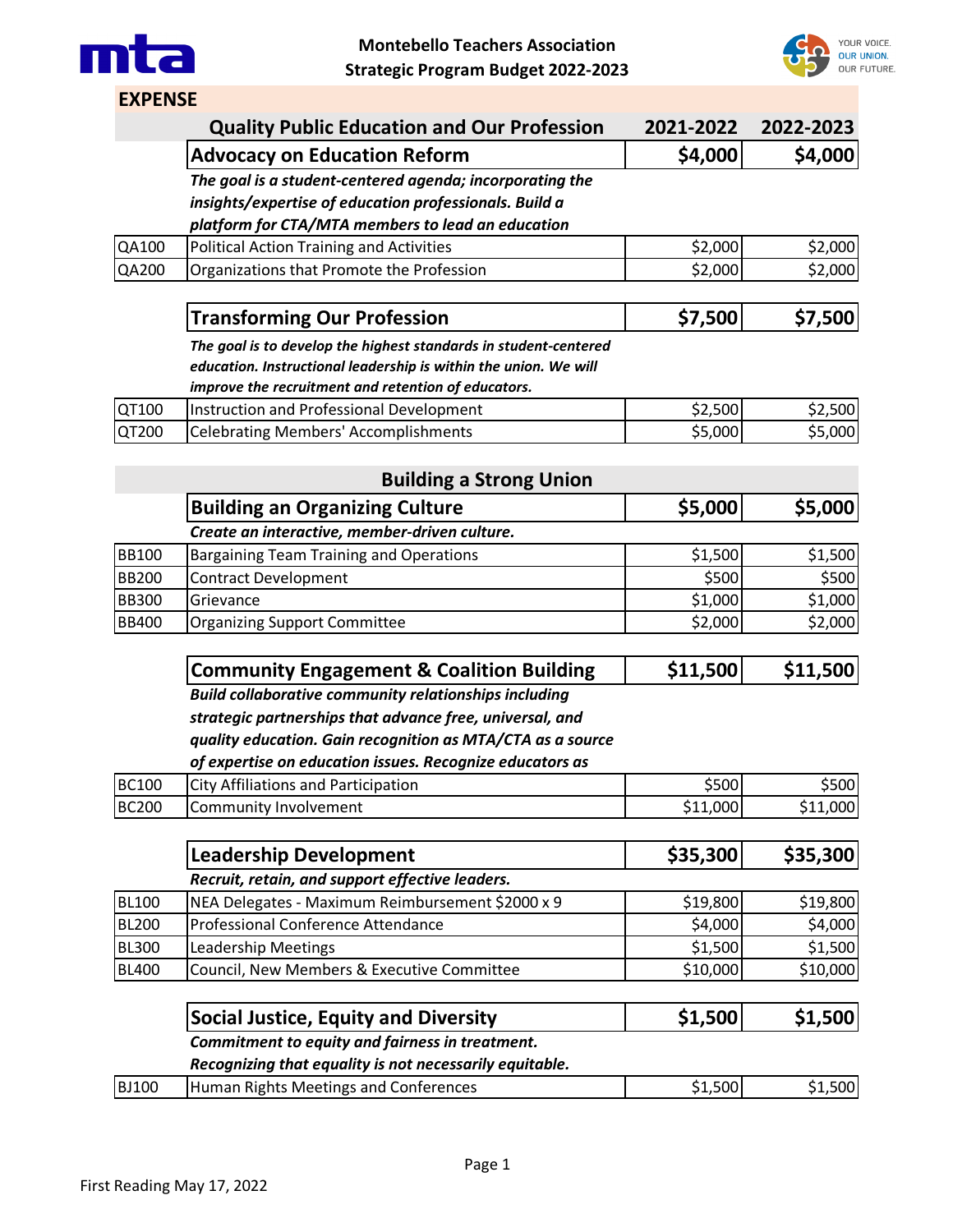

## **Montebello Teachers Association**



| <b>Strategic Program Budget 2022-2023</b> |  |  |  |  |  |
|-------------------------------------------|--|--|--|--|--|
|-------------------------------------------|--|--|--|--|--|

| <b>Structure and Governance</b> | 2021-2022 2022-2023 |
|---------------------------------|---------------------|
| <b>Structure and Governance</b> | \$307,800 \$320,800 |

## *Continue a strong system of representational democracy.*

| <b>Dues</b>                            |                      |           |
|----------------------------------------|----------------------|-----------|
| Dues Adjustment Health Plan            | \$6,000              | \$6,000   |
| <b>Building</b>                        |                      |           |
| Hospitality                            | \$5,000              | \$5,000   |
| <b>Utilities</b>                       | \$28,000             | \$28,000  |
| Equipment                              | \$8,000              | \$8,000   |
| Office Supplies & Furniture            | \$6,300              | \$6,300   |
| Taxes, Audits, Insurance, Bank Charges | \$32,000             | \$32,000  |
| Capital Outlay                         | \$2,500              | \$2,500   |
| <b>Leadership Stipends</b>             |                      |           |
| President's Stipend                    | \$1,500              | \$1,500   |
| Vice President's Stipend               | \$1,000              | \$1,000   |
| <b>Employee Costs</b>                  |                      |           |
| <b>Salaries</b>                        | \$108,000            | \$112,000 |
| Payroll Costs                          | \$101,000            | \$110,000 |
| <b>Workers Compensation</b>            | \$7,500              | \$7,500   |
| <b>Professional Expenses</b>           | \$1,000              | \$1,000   |
|                                        | \$372,600            | \$385,600 |
|                                        | <b>Total Expense</b> |           |

## **INCOME**

| <b>IN100</b> | MTA dues @ \$220 x 1110       | \$254,100.00 | \$244,200.00 |
|--------------|-------------------------------|--------------|--------------|
| <b>IN300</b> | Management Dues @ 300 x 55    | \$16,500.00  | \$16,500.00  |
| <b>IN400</b> | Retiree Dues @ \$46.60 x 900  | \$37,280.00  | \$41,940.00  |
| <b>IN500</b> | <b>Ending Balance</b>         | \$18,140.00  | \$37,380.00  |
| <b>IN600</b> | <b>Est. Interest Earnings</b> | \$5,000.00   | \$4,000.00   |
| <b>IN700</b> | Rental @ \$3465 per month     | \$41,580.00  | \$41,580.00  |

| <b>Total Income</b> | \$372,600 | \$385,600 |
|---------------------|-----------|-----------|
|                     |           |           |